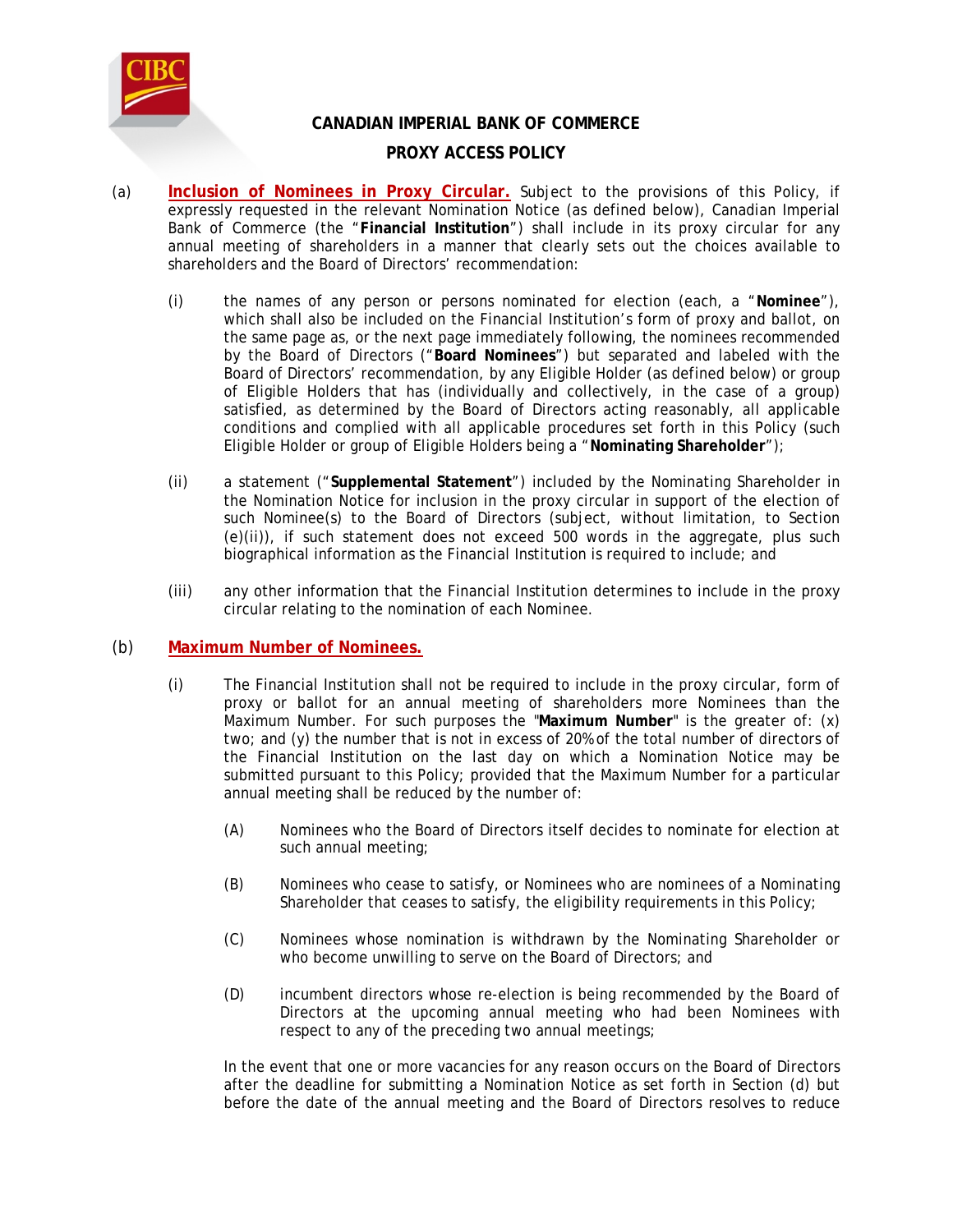the size of the board on or prior to the date of the annual meeting the Maximum Number shall be calculated based on the number of directors in office as so reduced.

- (ii) If the number of Nominees pursuant to this Policy for any annual meeting of shareholders exceeds the Maximum Number then, promptly upon notice from the Financial Institution, each Nominating Shareholder will select one Nominee for inclusion in the proxy circular until the Maximum Number is reached, going in order of the amount (largest to smallest) of the ownership position as disclosed in each Nominating Shareholder's Nomination Notice, with the process repeated following the same order if the Maximum Number is not reached after each Nominating Shareholder has selected one Nominee.
- (iii) If, after the deadline for submitting a Nomination Notice as set forth in Section (d), a Nominating Shareholder or a Nominee ceases to satisfy the eligibility requirements in this Policy, as determined by the Board of Directors, acting reasonably, a Nominating Shareholder withdraws its nomination or a Nominee becomes unwilling to serve on the Board of Directors, whether before or after the mailing or other distribution of the definitive proxy circular, then the nomination shall be disregarded, no vote on such Nominee will occur (notwithstanding that proxies in respect of such vote may have been received by the Financial Institution) and the Financial Institution: (1) shall not be required to include in its proxy circular or form of proxy or ballot the disregarded Nominee or any successor or replacement nominee proposed by the Nominating Shareholder or by any other Nominating Shareholder; and (2) may otherwise communicate to its shareholders, including without limitation by amending or supplementing its proxy circular or form of proxy, that the disregarded Nominee will not be included as a nominee in the proxy circular or form of proxy.

#### (c) **Eligibility of Nominating Shareholder.**

- (i) An "**Eligible Holder**" is a person who is not a "major shareholder" and does not hold a "significant interest" (or has received all required approvals to hold such significant interest), in each case, as defined in the Act and who is not otherwise precluded by the Act from exercising voting rights or being a shareholder of record, and has continuously for the three-year period specified in Section (c)(ii): (A) been a registered holder of common shares; and/or (B) beneficial owner of common shares who has provided to the Corporate Secretary of the Financial Institution, within the time period referred to in Section (d), evidence of beneficial ownership of such shares for the applicable period from one or more securities intermediaries in a form that the Board of Directors determines, acting reasonably, would be deemed acceptable for purposes of a shareholder proposal under the Act.
- (ii) An Eligible Holder or group of up to 20 Eligible Holders may submit a nomination in accordance with this Policy only if the number of common shares of the Financial Institution that have been held continuously throughout the three-year period preceding and including the date of submission of the Nomination Notice by the Eligible Holder is at least the Minimum Number, or in the case of a group only if, upon aggregating the number of common shares of the Financial Institution that have been held continuously throughout the three-year period preceding and including the date of submission of the Nomination Notice by each Eligible Person in the group, such aggregate number is at least the Minimum Number, and in either case at least the Minimum Number of such shares continue to be so held through the date of the annual meeting.
- (iii) Two or more funds that: (A) are under common management and investment control; (B) are under common management and funded primarily by a single employer; or (C)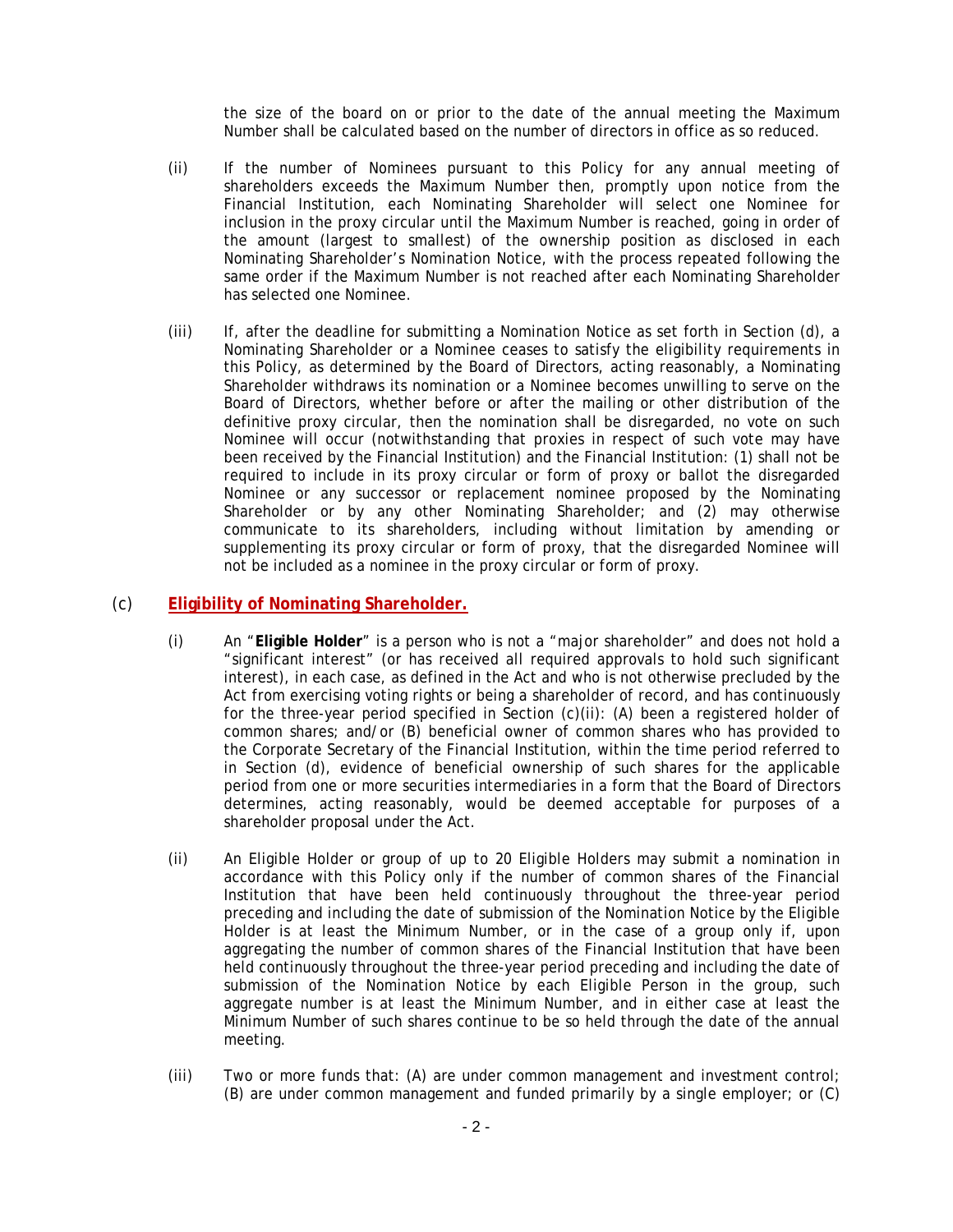hold themselves out to investors as related companies for purposes of investment and investment services, shall be treated as one Eligible Holder if such Eligible Holder shall provide together with the Nomination Notice documentation reasonably satisfactory to the Financial Institution that demonstrates that the funds meet the criteria set forth in  $(A)$ ,  $(B)$  or  $(C)$  of this Section  $(c)(iii)$ .

- (iv) For the avoidance of doubt, in the event of a nomination by a group of Eligible Holders, any and all requirements and obligations for an individual Eligible Holder that are set forth in this Policy, including the minimum holding period, shall apply to each member of such group; provided, however, that the Minimum Number shall apply to the ownership of the group in the aggregate. Should any member of the group cease to satisfy the eligibility requirements in this Policy, or withdraw from a group of Eligible Holders at any time prior to the annual meeting of shareholders, the group of Eligible Holders shall only be deemed to own the shares held by the remaining members of the group.
- (v) The "**Minimum Number**" of the Financial Institution's common shares means 5% of the number of outstanding common shares as of the most recent date for which such amount is given in the most recent annual or quarterly financial statements filed by the Financial Institution on SEDAR (System for Electronic Document Analysis and Retrieval) at www.sedar.com prior to the submission of the Nomination Notice.
- (vi) For purposes of this Policy, an Eligible Holder "**holds**" or "**owns**", as the case may be, only those outstanding common shares of the Financial Institution as to which the Eligible Holder possesses both:
	- (A) the full voting and investment rights pertaining to the common shares; and
	- (B) the full economic interest in (including the opportunity for profit and risk of loss on) such common shares,

provided that the number of common shares calculated in accordance with clauses (A) and (B) shall not include any common shares:

- (1) purchased or sold by such Eligible Holder or any of its affiliates in any transaction that has not been settled or closed;
- (2) sold short by such Eligible Holder;
- (3) borrowed by such Eligible Holder or any of its affiliates for any purpose or purchased by such Eligible Holder or any of its affiliates pursuant to an agreement to resell or subject to any other obligation to resell to another person; or
- (4) subject to any option, warrant, forward contract, swap, contract of sale, other derivative or similar agreement entered into by such Eligible Holder or any of its affiliates, whether any such instrument or agreement is to be settled with shares or with cash based on the notional amount or value of outstanding shares of the Financial Institution, in any such case which instrument or agreement has, or is intended to have, the purpose or effect of (x) reducing in any manner, to any extent or at any time in the future, such Eligible Holder's or any of its affiliates' full right to vote or direct the voting of any such shares, and/or (y) hedging, offsetting, or altering to any degree, gain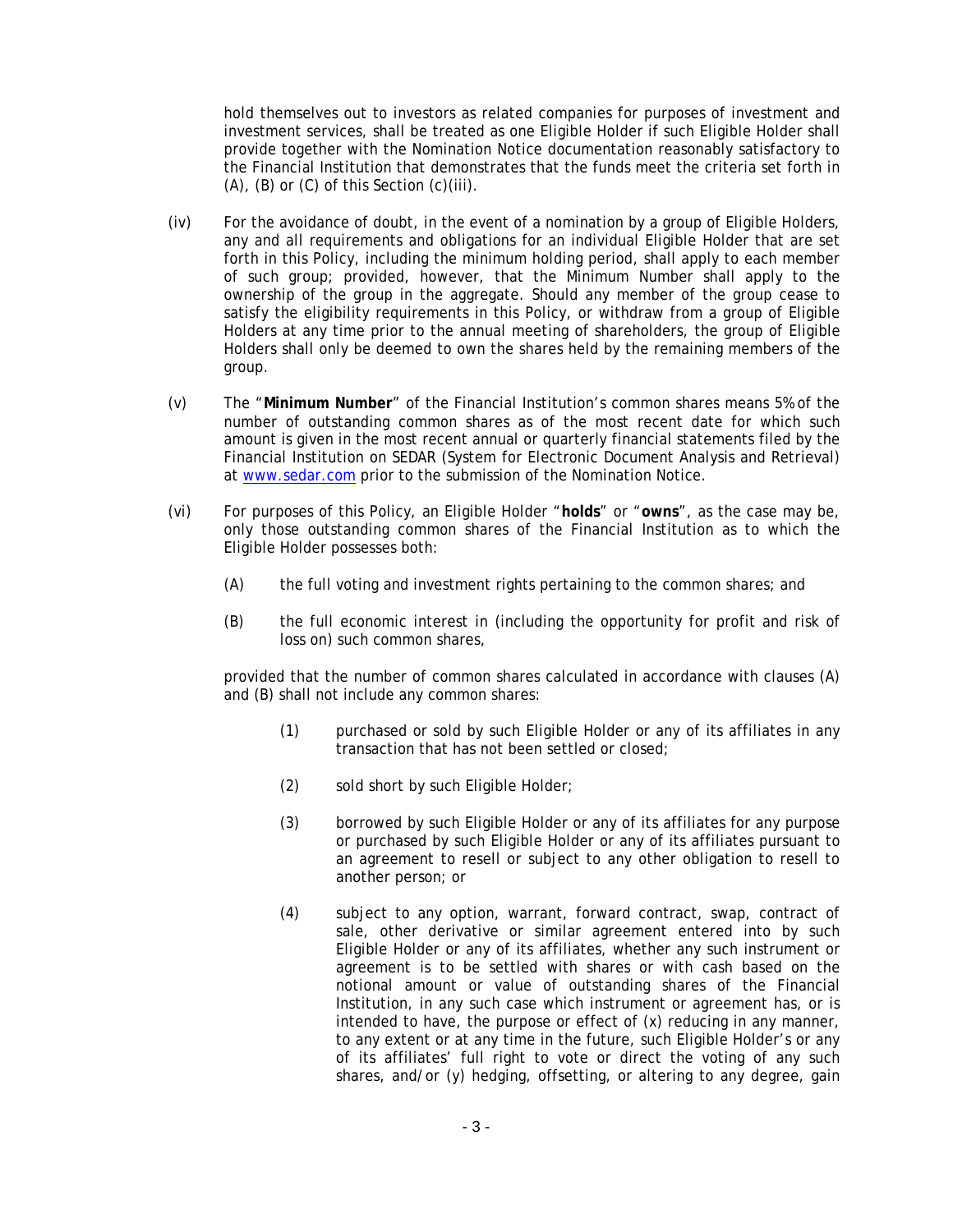or loss arising from the full economic ownership of such shares by such Eligible Holder or any of its affiliates.

- (vii) An Eligible Holder "owns" shares held in the name of a nominee or other intermediary so long as the Eligible Holder retains the right to instruct how the shares are voted with respect to the election of directors and possesses the full economic interest in the shares. An Eligible Holder's ownership of shares shall be deemed to continue during any period in which the Eligible Holder has delegated any voting power by means of a proxy, power of attorney, or other similar instrument or arrangement that is revocable at any time by the Eligible Holder. An Eligible Holder's ownership of shares shall be deemed to continue during any period in which the Eligible Holder has loaned such shares provided that the Eligible Holder has the power to recall such loaned shares on not more than five business days' notice and continues to own such shares through the date of the annual meeting. The terms "owned," "owning" and other variations of the word "own" shall have correlative meanings.
- (viii) No Eligible Holder shall be permitted to be in more than one group constituting a Nominating Shareholder, and if any Eligible Holder appears as a member of more than one group, it shall be deemed to be a member of the group that has the largest ownership position as reflected in the Nomination Notice.
- (d) **Nomination Notice.** To nominate a Nominee, the Nominating Shareholder must, prior to the deadline for submitting a shareholder proposal set forth in the Financial Institution's most recent proxy circular, submit to the Corporate Secretary of the Financial Institution at the principal executive office of the Financial Institution a signed written notice (the "**Nomination Notice**") containing the following:
	- (i) if the Nominating Shareholder is not the beneficial owner of some or all of the common shares, the identity of each beneficial owner for which the nominee or other intermediary holds shares and the number of shares held by that beneficial owner;
	- (ii) as to each Nominee whom the Nominating Shareholder proposes to nominate for election as a director:
		- (A) the name, age, business address and residential address of the Nominee, the Nominee's residency and whether or not the Nominee is a resident Canadian for purposes of the Act;
		- (B) the principal occupation or employment of the Nominee;
		- (C) the class or series and number of securities in the capital of the Financial Institution which are beneficially owned, or over which control or direction is exercised, directly or indirectly, by the Nominee and as of the date of such notice;
		- (D) whether, in the opinion of the Nominating Shareholder and the Nominee, the Nominee would qualify to be an independent director of the Financial Institution under Sections 1.4 and 1.5 of National Instrument 52-110 - *Audit Committees* of the Canadian Securities Administrators, Section 303A.02 of the New York Stock Exchange Company Manual and the commentary relating thereto and Rule 10A-3(b) under the Securities Exchange Act of 1934;
		- (E) whether with respect to the Financial Institution the Nominee has one or more of the relationships described in Sections 1.4(3), 1.4(8) and 1.5 of National Instrument 52-110 - *Audit Committees* of the Canadian Securities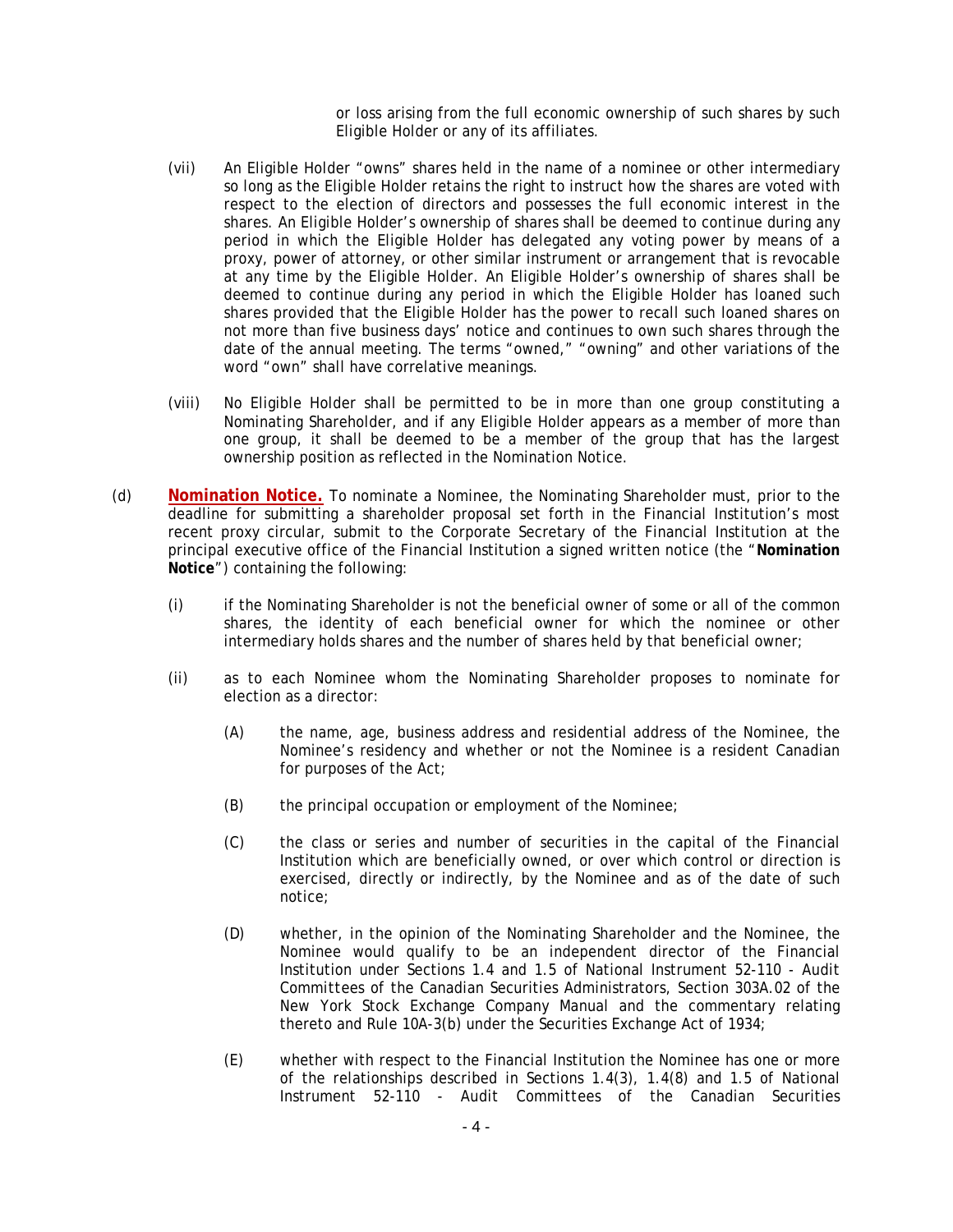Administrators, Section 303A.02(b) of the New York Stock Exchange Company Manual and the commentary relating thereto and Rule 10A-3(b) under the Securities Exchange Act of 1934 and, if so, which ones;

- (F) whether, in the opinion of the Nominating Shareholder and the Nominee, the Nominee would be considered to be affiliated with the Financial Institution for purposes of subsections 3(e) to (i) of the *Affiliated Persons (Banks) Regulations* made under the Act (without reference to clause (b) of the definition of "not in good standing" and clauses  $(a)(ii)$  and  $(b)(ii)$  of the definition of "significant" borrower" in such regulation);
- (G) a description of:
	- (1) any compensatory, payment or other financial agreement, arrangement or understanding with any person in connection with the Nominee's nomination, service or action as a director of the Financial Institution (if elected); and
	- (2) any arrangement or understanding of the type required to be disclosed pursuant to Section 7.3 of Form 52-102F5 of National Instrument 51-102 – *Continuous Disclosure* ("**NI 51-102**"),

in each case, that has not been previously disclosed to the Financial Institution in writing by the Nominating Shareholder; and

- (H) any other information relating to the Nominee that would be required to be disclosed in a dissident's proxy circular or other filings to be made in connection with solicitations of proxies for election of directors pursuant to applicable laws.
- (iii) as to the Nominating Shareholder and any beneficial owner respecting which the Nomination Notice was given, the names and principal business addresses of such person(s) and:
	- (A) the class or series and number of securities in the capital of the Financial Institution which are controlled, or over which control or direction is exercised, directly or indirectly, by such person(s) and each person acting jointly or in concert with any of them; and for each such person any options or other rights to acquire shares in the capital of the Financial Institution, derivatives or other securities, instruments or arrangements for which the price or value or delivery, payment or settlement obligations are derived from, referenced to, or based on any such shares, hedging transactions, short positions and borrowing or lending arrangements relating to such shares), and any other arrangements which have the effect of increasing or decreasing the voting power or pecuniary or economic interest of such person(s), and each person acting jointly or in concert with any of them, with respect to securities of the Financial Institution; in each case as of the date of such notice;
	- (B) any proxy, contract, agreement, arrangement, understanding or relationship pursuant to which such Nominating Shareholder or beneficial owner has a right to vote any shares in the capital of the Financial Institution on the election of directors;
	- (C) any other information relating to such Nominating Shareholder or beneficial owner that would be required to be made in a dissident's proxy circular or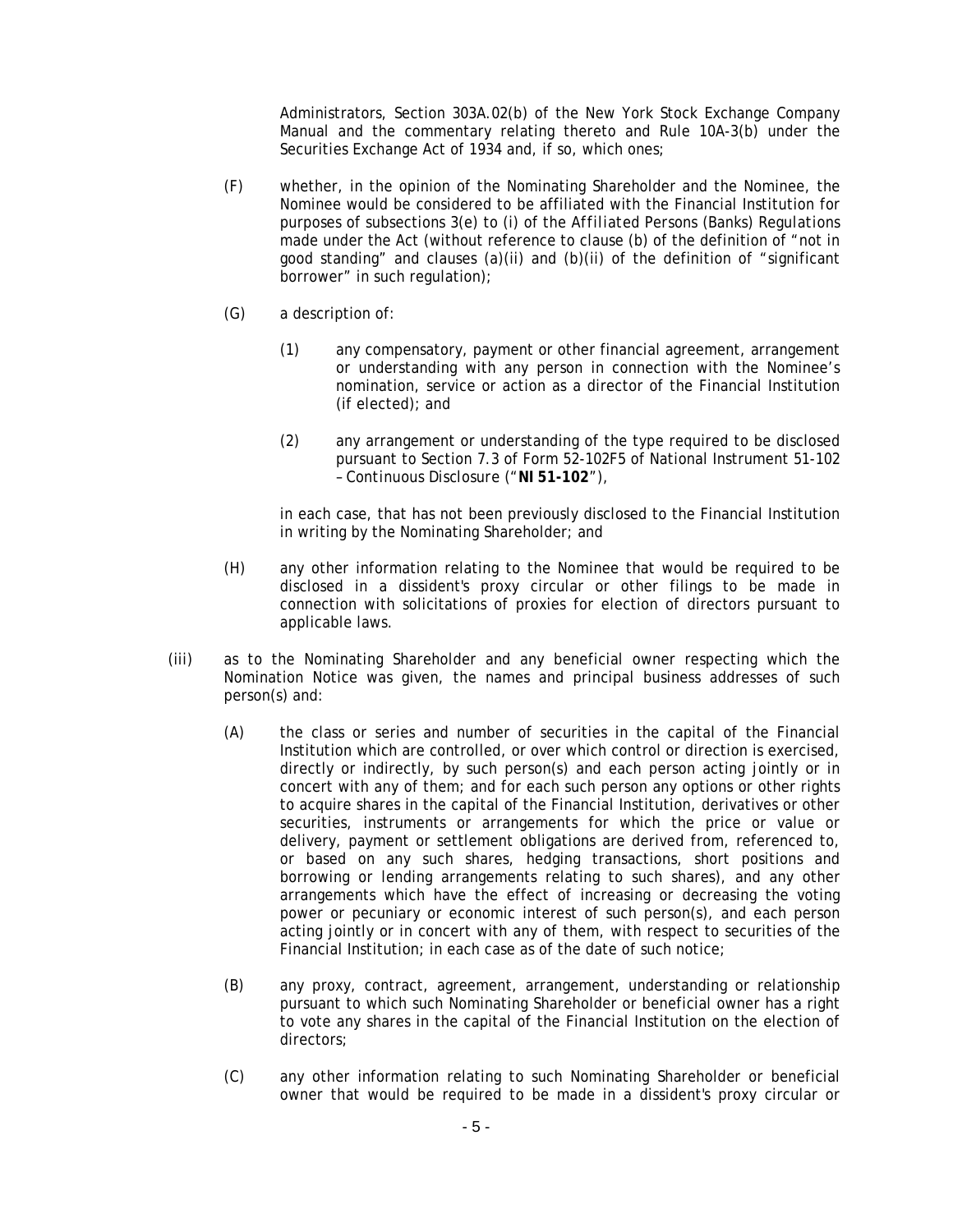other filings to be made in connection with solicitations of proxies for election of directors pursuant to applicable law;

- (D) representations and warranties from the Nominating Shareholder that:
	- (1) the Nominating Shareholder (including each Eligible Holder forming part of the group) acquired the securities of the Financial Institution in the ordinary course of business and did not acquire, and is not holding, securities of the Financial Institution for the purpose or with the effect of influencing or changing control of the Financial Institution;
	- (2) each Nominee:
		- A. meets the director qualifications set forth in applicable law and is not disqualified from serving as a director of the Financial Institution under the Act or under other applicable law;
		- B. is not subject to an order issued under the securities legislation of any jurisdiction, or rule or directive of any stock exchange on which the Financial Institution's securities are traded prohibiting the Nominee from serving as a director of a corporation; and
		- C. has not committed a "bad actor" event specified under Rule 506(d)(1) of Regulation D (or any successor rule) under the Securities Act of 1933;
	- (3) the Nominating Shareholder satisfies the eligibility requirements set forth in Section (c) and has provided evidence of ownership to the extent required by Section (c)(i); and
	- (4) the Nominating Shareholder intends to continue to satisfy the eligibility requirements described in Section (c) through the date of the annual meeting;
- (E) details of any position of a Nominee as an officer or director or equivalent thereof of any competitor (that is, any entity that produces products or provides services that compete with or are alternatives to the principal products produced or services provided by the Financial Institution or its affiliates) of the Financial Institution, within the three years preceding the submission of the Nomination Notice;
- (F) an undertaking that the Nominating Shareholder will not:
	- (1) engage in a "solicitation" within the meaning of the Act or NI 51-102 other than a solicitation that is solely in support of such Nominating Shareholder's own Nominee and/or any nominee of the Board of Directors conducted without sending a proxy circular pursuant to exemptions from the obligation to send a proxy circular under both the Act and NI 51-102.
	- (2) use any form of proxy other than the Financial Institution's form of proxy in soliciting shareholders in connection with the election of a Nominee at the annual meeting;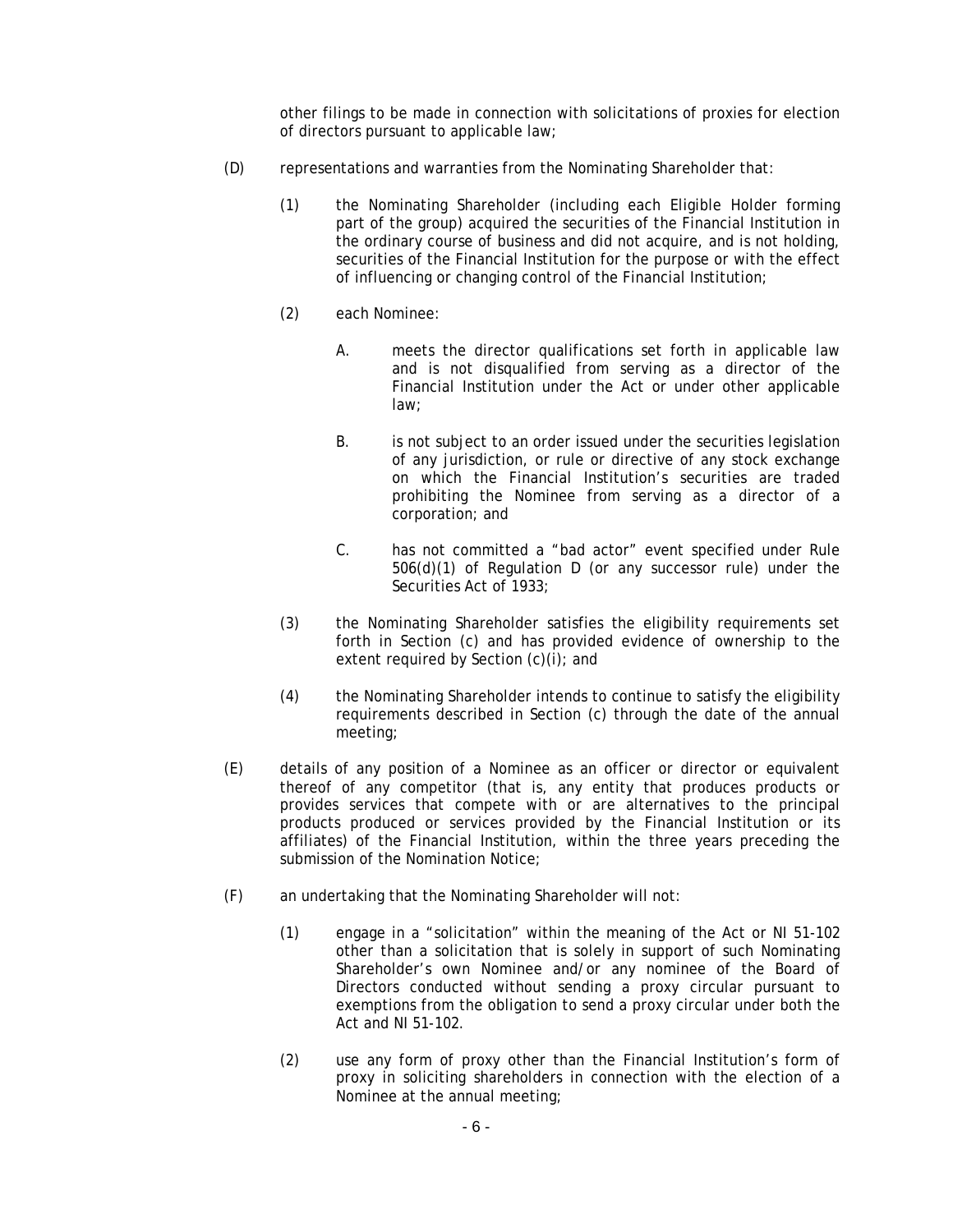- (G) if desired, a Supplemental Statement; and
- (H) in the case of a nomination by a group of Eligible Holders, the designation by all group members of one group member that is authorized to act on behalf of all group members with respect to matters relating to the nomination, including withdrawal of the nomination; and
- (iv) An agreement signed by the Nominating Shareholder (including each Eligible Holder forming part of the group), in the form attached as Appendix A, pursuant to which the Nominating Shareholder agrees:
	- (A) that the Nominating Shareholder and any individual nominated by the Nominating Shareholder shall comply with all of the applicable requirements of the Act, securities legislation and stock exchange rules regarding the matters set forth herein and shall provide to the Financial Institution such information and certification as may be required to enable the Financial Institution to satisfy all of the applicable requirements of the Act, securities legislation and stock exchange rules in connection with the solicitation of proxies in respect of the election of the Nominees of the Nominating Shareholder;
	- (B) to assume all liability stemming from an action, suit or proceeding concerning any actual or alleged legal or regulatory violation arising out of any communication by the Nominating Shareholder or any of its Nominees with the Financial Institution, its shareholders or any other person in connection with the nomination or election of directors, including, without limitation, the Nomination Notice;
	- (C) to indemnify and hold harmless (jointly and severally with all other Eligible Holders in the group constituting the Nominating Shareholder) the Financial Institution, its affiliates, and each of their respective directors, officers and employees against any liability, loss, damages, expenses or other costs (including attorneys' fees) incurred in connection with any threatened or pending action, suit or proceeding, whether legal, administrative or investigative, against the Financial Institution or any of its directors, officers or employees arising out of or in any way relating to the submission of the Nomination Notice, any communication by the Nominating Shareholder or any of its Nominees with respect to the annual meeting and any failure or alleged failure of the Nominating Shareholder or any of its Nominees to comply with, or any breach or alleged breach of its or their obligations, agreements or representations contained in the agreement or under this Policy; and
	- (D) in the event that any information included in the Nomination Notice, or any other communication by the Nominating Shareholder (including with respect to any Eligible Holder forming part of the group), with the Financial Institution, its shareholders or any other person in connection with the nomination or election is not or ceases to be true and accurate in all material respects (including where it contains an untrue statement of material fact or an omission to state a material fact that is required to be stated or that is necessary to make a statement not misleading in the light of the circumstances in which it was made), or that the Nominating Shareholder (including each Eligible Holder forming part of the group) has failed to continue to satisfy the eligibility requirements described in Section (c), to promptly (and in any event within 48 hours of discovering such misstatement, omission or failure) notify the Financial Institution of: (1) the misstatement or omission in such previously provided information and of the information that is required to correct the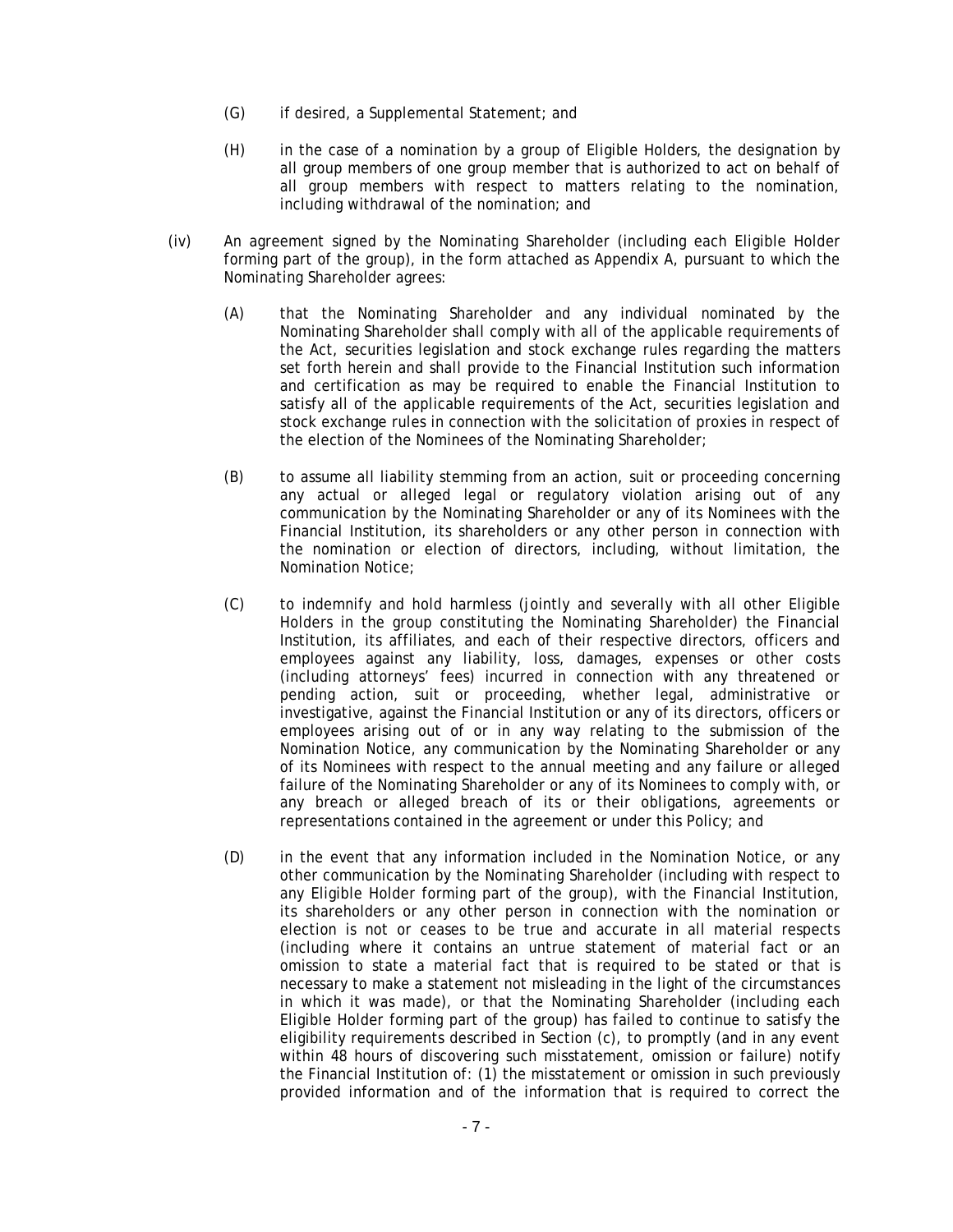misstatement or omission; or (2) such failure (it being understood that providing such notification shall not be deemed to cure any defect and does not affect the Financial Institution's right to omit a Nominating Shareholder's Nominee from its proxy materials pursuant to Section (e)).

The information and documents required by this Section (d) to be provided by the Nominating Shareholder shall be: (i) provided with respect to and executed by each Eligible Holder forming part of the group, in the case of information applicable to group members; and (ii) provided with respect to all affiliates, associates and persons acting jointly or in concert with the Nominating Shareholder (and each of its constituent Eligible Holders). The Nomination Notice shall be deemed submitted on the date on which all the information and documents referred to in this Policy (other than such information and documents contemplated to be provided after the date the Nomination Notice is provided) have been delivered to or, if sent by mail, received by the Corporate Secretary of the Financial Institution.

# (e) **Exceptions.**

- (i) Notwithstanding anything to the contrary contained in this Policy, the Financial Institution may omit from its proxy circular any Nominee and any information concerning such Nominee (including a Nominating Shareholder's Supplemental Statement) and no vote on such Nominee will occur (notwithstanding that proxies in respect of such vote may have been received by the Financial Institution), and the Nominating Shareholder may not, after the last day on which a Nomination Notice would be timely, cure in any way any defect preventing the nomination of such Nominee, if:
	- (A) a shareholder proposal including director nominees is submitted in accordance with the provisions of the Act;
	- (B) except as specifically provided for in section (d)(iii)(F)(1), a shareholder commences a "solicitation" within the meaning of the Act or NI 51-102 with respect to the election of directors (including a campaign to withhold from voting for one or more directors);
	- (C) the Nominating Shareholder (which in the case of a group includes any Eligible Holder in the group) or its duly appointed proxy holder does not attend at the meeting of shareholders to present the nomination or the Nominating Shareholder withdraws its nomination:
	- (D) the Financial Institution would be permitted to disregard the nomination if it was submitted as a shareholder proposal in accordance with the provisions of the Act pursuant to one or more of the bases set out in section 143(5) of the Act;
	- (E) the Board of Directors determines prior to the annual meeting, or at the annual meeting the chair of the meeting determines, in each case, acting reasonably, that such Nominee is not qualified under the Act or other applicable law to serve as a director;
	- (F) the Nominee fails to complete, sign and return to the Corporate Secretary of the Financial Institution the Financial Institution's standard form of declaration and consent for conducting background checks required under the Financial Institution's Assessment of Responsible Persons Policy as mandated by OSFI and/or other applicable regulatory authority (including release authorization, waiver of personal information and any other materials and information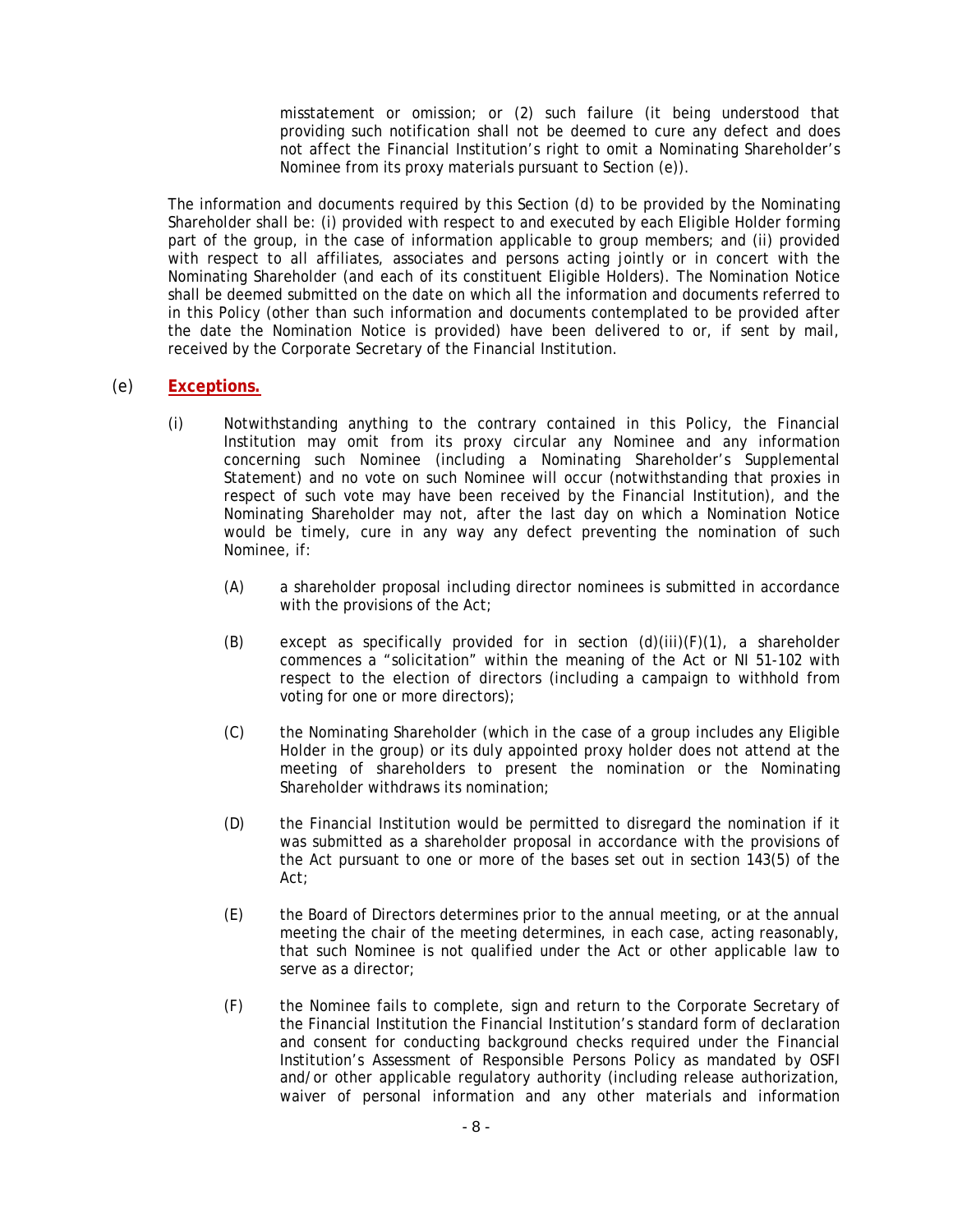provided for in such form), within 10 calendar days after it has been provided by the Financial Institution to the Nominating Shareholder, or the Board of Directors determines that, having regard to OSFI Guideline No. E-17, based on negative findings related to the Nominee's competence, business record, experience, conduct, character or integrity, the Nominee is not suitable to serve as a director or there are reasonable grounds to believe that the Superintendent of Financial Institutions would be of the opinion that the Nominee is not suitable to hold the position of director of the Financial Institution if elected;

- (G) the Nominee fails to complete, sign and return to the Corporate Secretary of the Financial Institution a director's questionnaire by the date specified in such questionnaire, provided that the Financial Institution has provided a copy of such questionnaire to the Nominating Shareholder contemporaneously with the distribution of such questionnaire to the nominees being nominated by the Board of Directors ("**Board Nominees**") for election as directors at the relevant annual meeting (or within 10 days of the Nomination Notice having been received, in the event it is received after such distribution); for clarity, such questionnaire will be in the same form as that provided to the Board Nominees, and is intended to elicit facts and relationships relevant to the Board of Directors' determinations of independence of the Nominee and the Financial Institution's compliance with applicable law in connection with such Nominee; provided that the Financial Institution will provide a copy of such questionnaire to a *bona fide* potential Nominating Shareholder within a reasonable period prior to the deadline for submitting Nomination Notices provided for in section (d) if a written request is made by such potential Nominating Shareholder to the Corporation Secretary of the Financial Institution;
- (H) the Nominee is, or within the past three years has been, an officer or director or equivalent thereof of any entity that produces products or provides services that compete with or are alternatives to the principal products produced or services provided by the Financial Institution and its affiliates; and
- (I) the Financial Institution is notified, or the Board of Directors determines, acting reasonably, that the Nominating Shareholder (including any Eligible Holder forming part of the group) or the Nominee has failed to continue to satisfy the eligibility requirements described in Section (c), any of the representations and warranties made in the Nomination Notice ceases to be true and accurate in all material respects (or omits a material fact necessary to make the statements made not misleading), such Nominee becomes unwilling or unable to serve on the Board of Directors or any material violation or breach occurs of the obligations, agreements, representations or warranties of the Nominating Shareholder or such Nominee under this Policy (including, for clarity, the agreement contemplated by section (d)(iv)).
- (ii) Notwithstanding anything to the contrary contained in this Policy, the Financial Institution may omit from its proxy circular, or may supplement or correct, any information, including all or any portion of the Supplemental Statement or any other statement in support of a Nominee included in the Nomination Notice, if the Board of Directors determines, acting reasonably, that:
	- (A) such information is not true in all material respects or omits a material statement necessary to make the statements made not misleading; or
	- (B) such information is defamatory.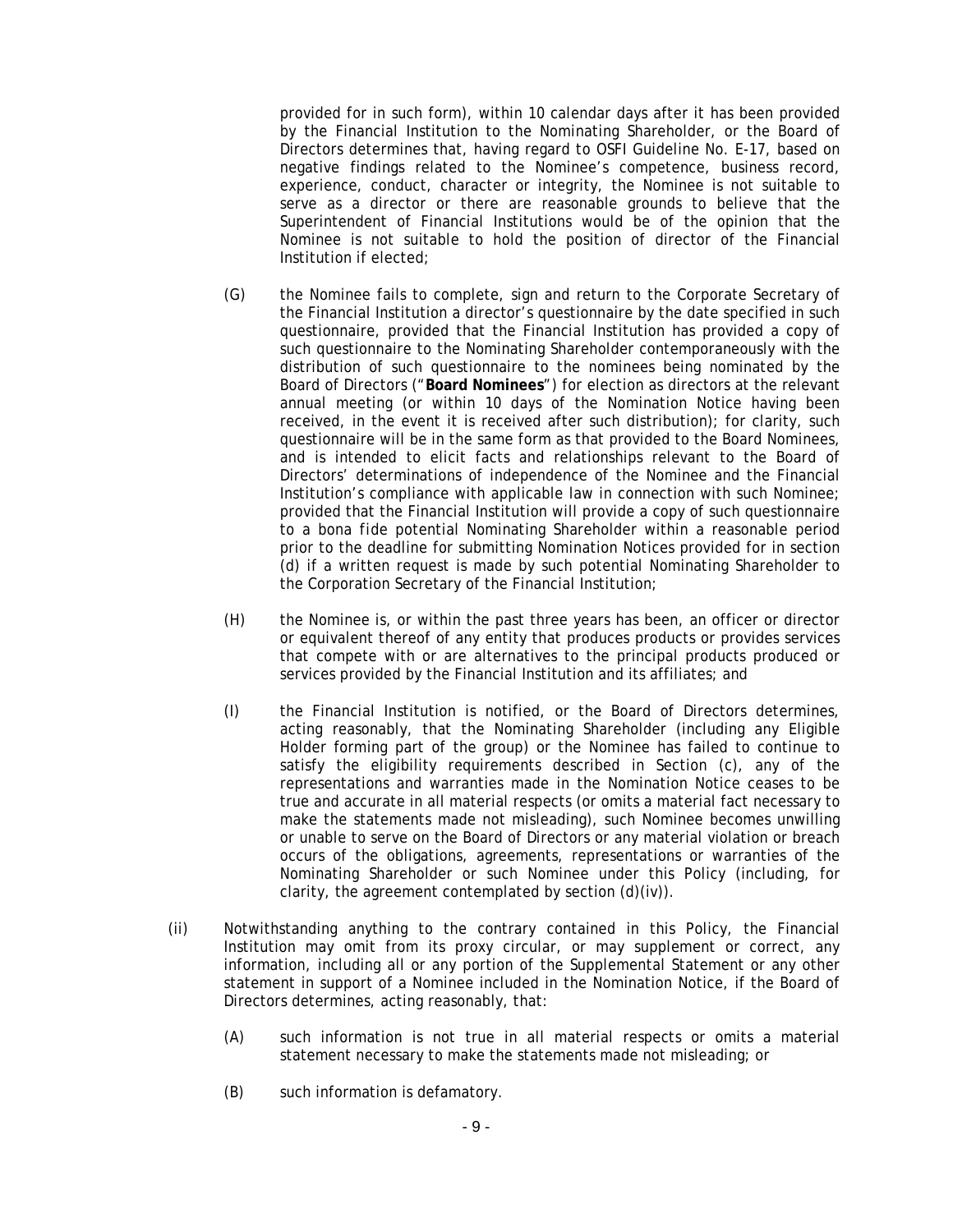- (f) Notice given to the Corporate Secretary of the Financial Institution pursuant to this Policy may only be given by personal delivery to: CIBC Corporate Secretary's Division, 199 Bay Street, Commerce Court West, Suite 4460, Toronto, Ontario M5L 1A2 Canada or by e-mail to: corporate.secretary@cibc.com and shall be deemed to have been given and made only at the time it is so served by personal delivery to the Corporate Secretary of the Financial Institution or sent by e-mail to such e-mail address (provided that receipt of confirmation of such transmission has been received); provided that if such delivery or electronic communication is made on a day which is a not a business day or later than 5:00 p.m. Eastern time on a day which is a business day, then such delivery or electronic communication shall be deemed to have been made on the next following day that is a business day.
- (g) For purposes of this Policy, the term "**Act**" means the *Bank Act* and the term "**affiliate**" has the meaning given in the *Securities Act* (Ontario).
- (h) Notwithstanding the foregoing, the Board of Directors may, in its sole discretion, waive any requirement in this Policy.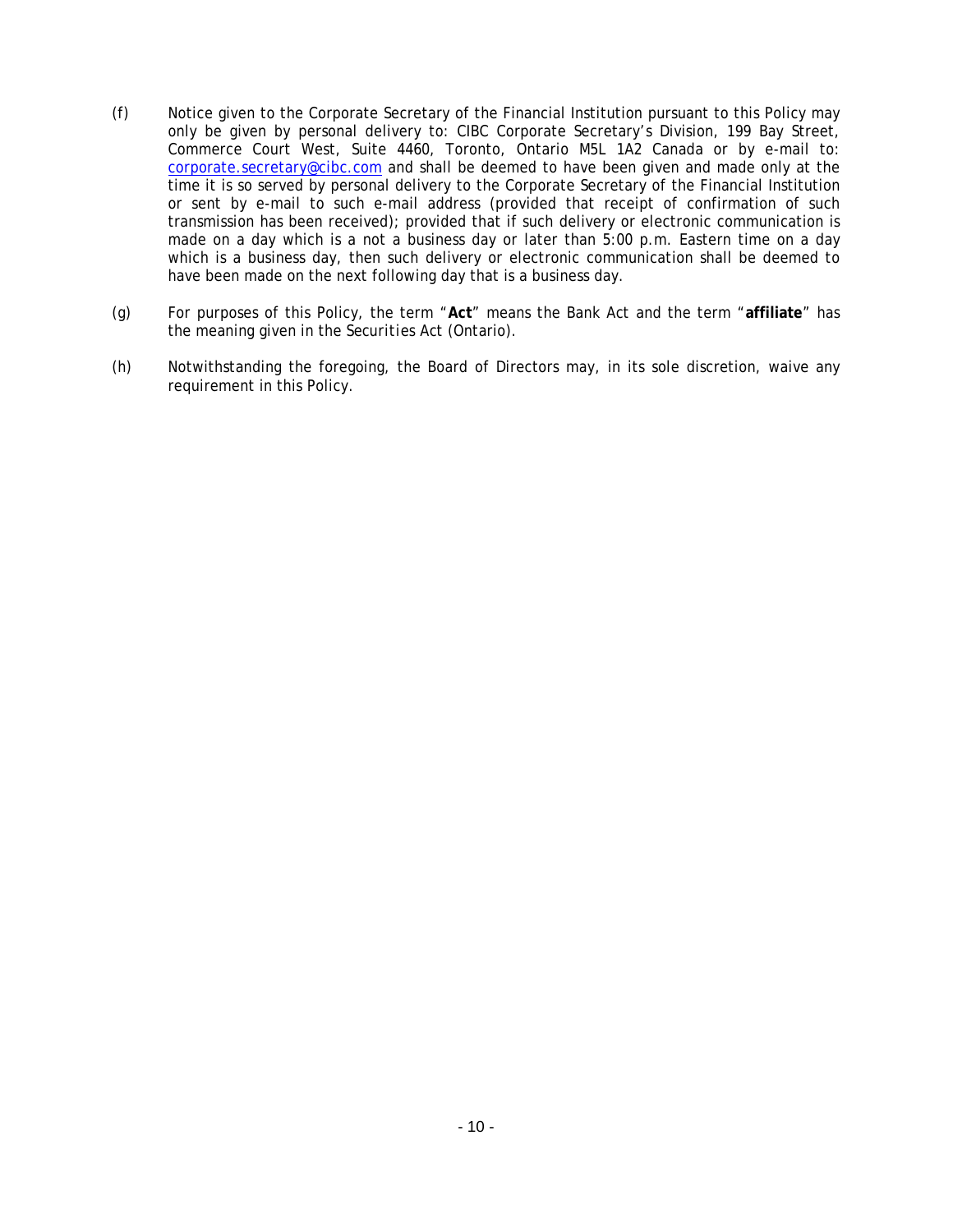### **Appendix A**

### **FORM OF NOMINATING SHAREHOLDER AGREEMENT**

**THIS AGREEMENT** (this "**Agreement**") is made this \_\_\_\_\_ day of \_\_\_\_\_\_\_\_\_\_\_\_, 20\_\_\_.

**BETWEEN:** 

#### **CANADIAN IMPERIAL BANK OF COMMERCE** a bank governed by the *Bank Act* (the "**Financial Institution**")

#### – and –

The parties who have signed Schedule 1 to this Agreement who are registered shareholders and/or beneficial owners of common shares of the Financial Institution (each, a "**Group Member**" and collectively, the "**Nominating Shareholder**")

#### **RECITALS:**

- (i) The Nominating Shareholder has submitted a signed written notice ("**Nomination Notice**") proposing the nomination of the individuals listed in the Nomination Notice (each a "**Nominee**" and collectively, the "**Nominees**") for inclusion in the Financial Institution's proxy circular, form of proxy and ballot for the Financial Institution's next annual meeting of shareholders ("**Shareholder Meeting**") pursuant to the Financial Institution's Proxy Access Policy (the "**Policy**");
- (ii) It is a condition for the acceptance of such nominations that the Nominating Shareholder enter into this Agreement with the Financial Institution.

**NOW THEREFORE** for good and valuable consideration, the receipt and sufficiency of which are hereby acknowledged, the Nominating Shareholder covenants and agrees with the Financial Institution, as follows:

#### 1. **Compliance with Law**

With respect to the nomination of the Nominees, each Group Member shall comply, and shall ensure that each Nominee complies, with all requirements of the Act and applicable securities legislation and applicable stock exchange rules respecting:

- (a) the submission of a shareholder proposal (including section 143 of the Act);
- (b) the nomination and qualification of individuals to serve as directors of the Financial Institution (including section 160 of the Act); and
- (c) the solicitation of proxies and/or votes with respect to the election of directors (including sections 156.01 and 156.05 of the Act and National Instrument 54-101 – *Communication With Beneficial Owners of Securities of a Reporting Issuer*),

and each Group Member shall provide to the Financial Institution such information and certification as may be required to enable the Financial Institution to satisfy all applicable requirements of the Act, applicable securities legislation and applicable stock exchange rules in connection with the solicitation of proxies in respect of the election of the Nominees.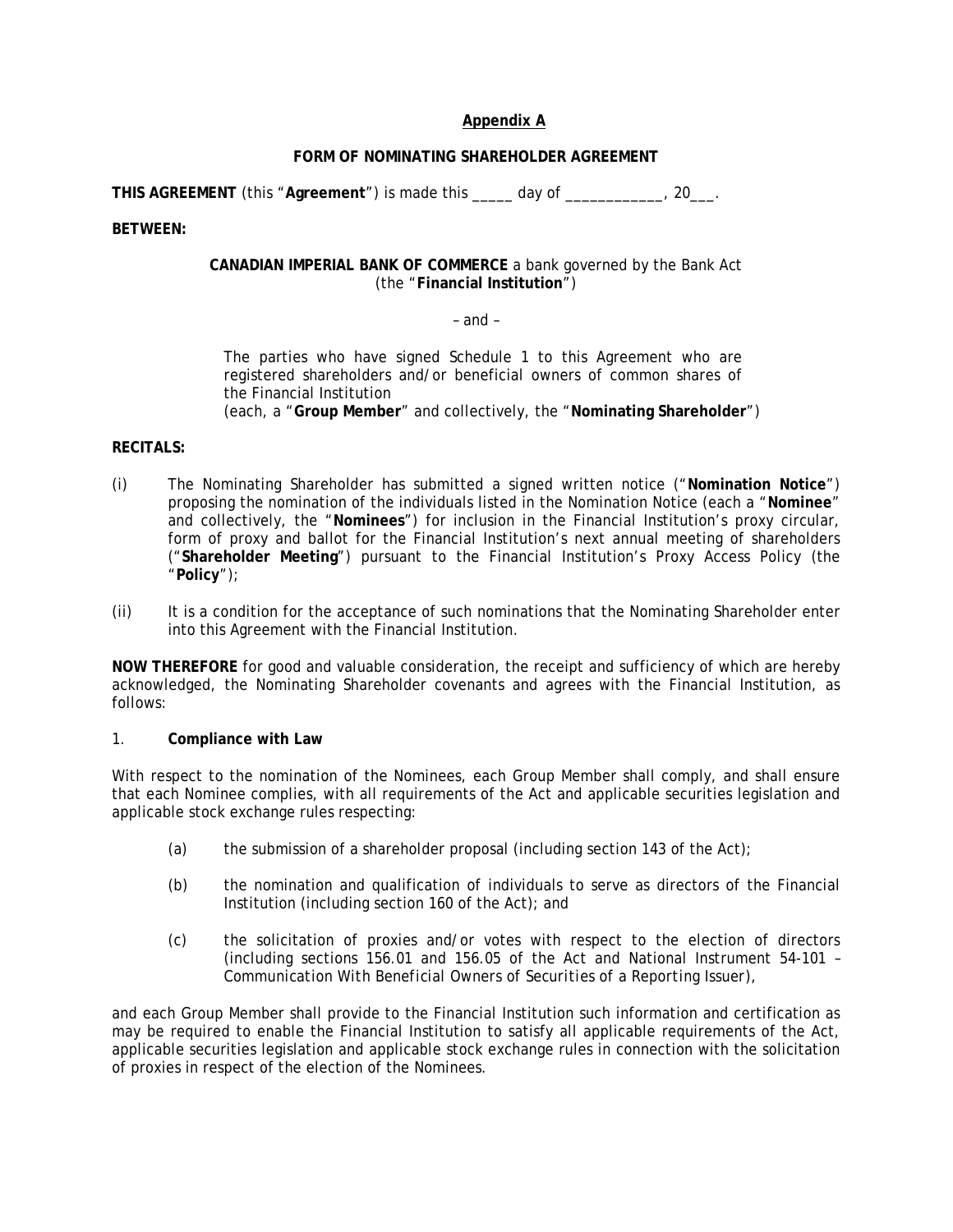### 2. **Liabilities**

Each Group Member, jointly and severally with each of the other Group Members forming part of the Nominating Shareholder, assumes all liability stemming from an action, suit or proceeding concerning any actual or alleged legal or regulatory violation arising out of any communication by the Nominating Shareholder, including a communication by any of its Group Members, or any of the Nominees with the Financial Institution, its shareholders or any other person in connection with the nomination or election of directors, including, without limitation, the Nomination Notice.

### 3. **Indemnification of the Financial Institution**

Each Group Member, jointly and severally with each of the other Group Members forming part of the Nominating Shareholder, indemnifies and shall hold harmless the Financial Institution, its affiliates, and each of their respective directors, officers and employees against any liability, loss, damages, expenses or other costs (including attorneys' fees) incurred in connection with any threatened or pending action, suit or proceeding, whether legal, administrative or investigative, against the Financial Institution or any of its directors, officers or employees arising out of or in any way relating to:

- (a) the submission of the Nominating Notice;
- (b) any communication by the Nominating Shareholder or any of the Nominees with respect to the Shareholder Meeting;
- (c) any failure or alleged failure of the Nominating Shareholder or any of the Nominees to comply with, or any breach or alleged breach of, its or their obligations, agreements or representations contained in this Agreement or under the Policy.

### 4. **Notice of Inaccuracies in Nominating Notice or Failure to Comply with Eligibility**

In the event that:

- (a) any information included in the Nomination Notice, or any other communication by the Nominating Shareholder, including a communication by any of its Group Members, with the Financial Institution, its shareholders or any other person in connection with the nomination or election of directors is not or ceases to be true and accurate in all material respects (including where it contains an untrue statement of material fact or an omission to state a material fact that is required to be stated or that is necessary to make a statement not misleading in the light of the circumstances in which it was made); or
- (b) the Nominating Shareholder (including any Group Member) has failed to continue to satisfy the eligibility requirements described in section (c) of the Policy,

then the Nominating Shareholder shall promptly (and in any event within 48 hours of discovering such misstatement, omission or failure) notify the Financial Institution (x) of the misstatement or omission in such previously provided information and of the information that is required to correct the misstatement or omission, or (y) such failure. It is acknowledged and agreed that providing such notification shall not be deemed to cure any defect and does not affect the Financial Institution's right to omit the Nominees from its proxy materials pursuant to Section (e) of the Policy).

#### 5. **Certain Rules of Interpretation**

In this Agreement:

(a) Meaning of Act - "**Act**" means the *Bank Act*, as in effect on the date of this Agreement.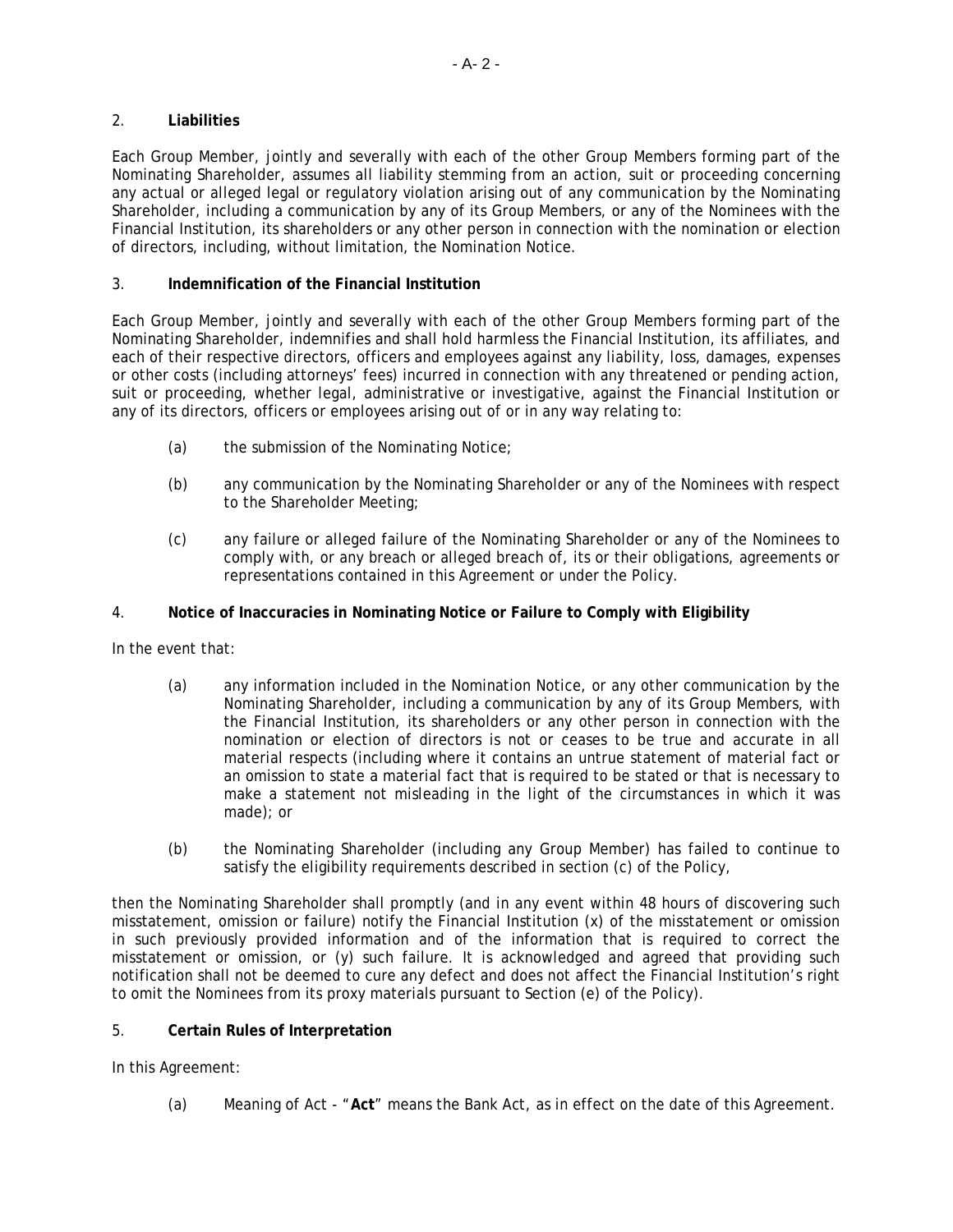- (b) Consent Whenever a provision of this Agreement requires an approval or consent and the approval or consent is not delivered within the applicable time limit, then, unless otherwise specified, the party whose consent or approval is required shall be conclusively deemed to have withheld its approval or consent.
- (c) Governing Law This Agreement is a contract made under and shall be governed by and construed in accordance with, the laws of the Province of Ontario and the federal laws of Canada applicable in the Province of Ontario without regard to the conflict of laws principles applicable in such jurisdiction.
- (d) Headings Headings of Articles and Sections are inserted for convenience of reference only and do not affect the construction or interpretation of this Agreement.
- (e) Including Where the word "including" or "includes" is used in this Agreement, it means "including (or includes) without limitation".
- (f) No Strict Construction The language used in this Agreement is the language chosen by the parties to express their mutual intent, and no rule of strict construction shall be applied against any party.
- (g) Number and Gender Unless the context otherwise requires, words importing the singular include the plural and vice versa and words importing gender include all genders.
- (h) Schedules The schedules to this Agreement are an integral part of this Agreement.

### 6. **Miscellaneous**

- (a) This Agreement enures to the benefit of and is binding upon the parties and their successors and assigns.
- (b) No amendment, supplement, modification, waiver or termination of this Agreement and, unless otherwise specified, no consent or approval by any party, shall be binding unless executed in writing by the party to be bound.
- (c) No party may assign this Agreement or any rights or obligations under this Agreement without the prior written consent of each of the other parties.
- (d) Each party submits to the exclusive jurisdiction of any Ontario courts sitting in Toronto in any action, application, reference or other proceeding arising out of or related to this Agreement and agrees that all claims in respect of any such actions, application, reference or other proceeding shall be heard and determined in such Ontario courts. Each of the parties irrevocably waives, to the fullest extent it may effectively do so, the defence of an inconvenient forum to the maintenance of such action, application or proceeding. Each party consents to any action, application, reference or other proceeding arising out of or related to this Agreement being tried in Toronto and, in particular, being placed on the Commercial List of the Ontario Superior Court of Justice.

#### 7. **Language**

The parties confirm that it is their wish that this Agreement, as well as any other documents relating to this Agreement, including notices, schedules and authorizations have been and shall be drawn up in the English language only. *Les signataires confirment leur volonté que la présente convention, de même que tous les documents s'y rattachant, y compris tout avis, annexe et autorisation, soient rédigés en anglais seulement*.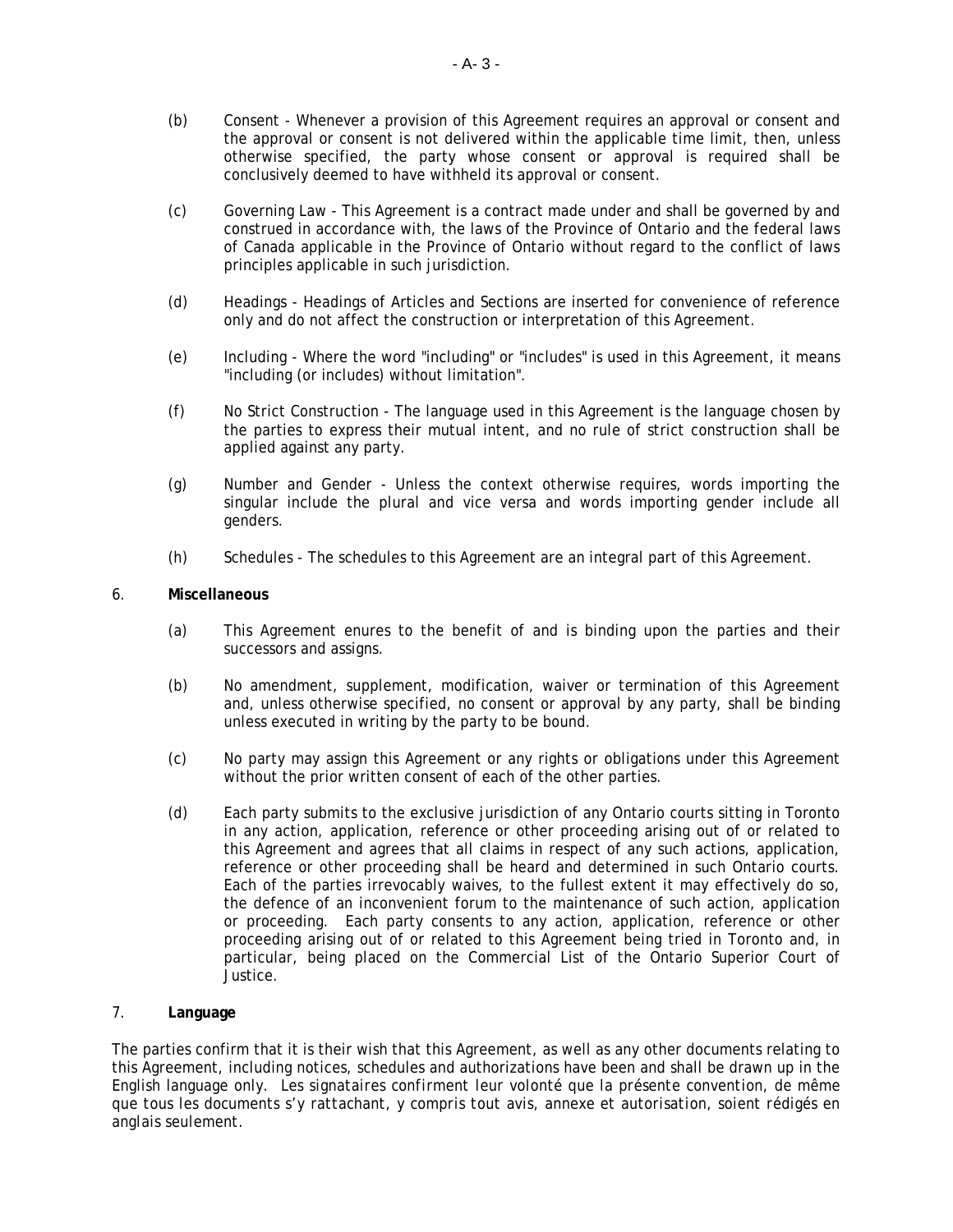### 8. **Counterpart Signatures**

This Agreement may be executed in counterparts and delivered by means of facsimile or portable document format (PDF), each of which when so executed and delivered shall be an original, but all such counterparts shall together constitute one and the same instrument.

**IN WITNESS WHEREOF**, the parties hereto have executed this Agreement as of the date first written above.

## **CANADIAN IMPERIAL BANK OF COMMERCE**

| By: |        |  |  |  |
|-----|--------|--|--|--|
|     | Name:  |  |  |  |
|     | Title: |  |  |  |
| By: |        |  |  |  |
|     | Name:  |  |  |  |

Title: